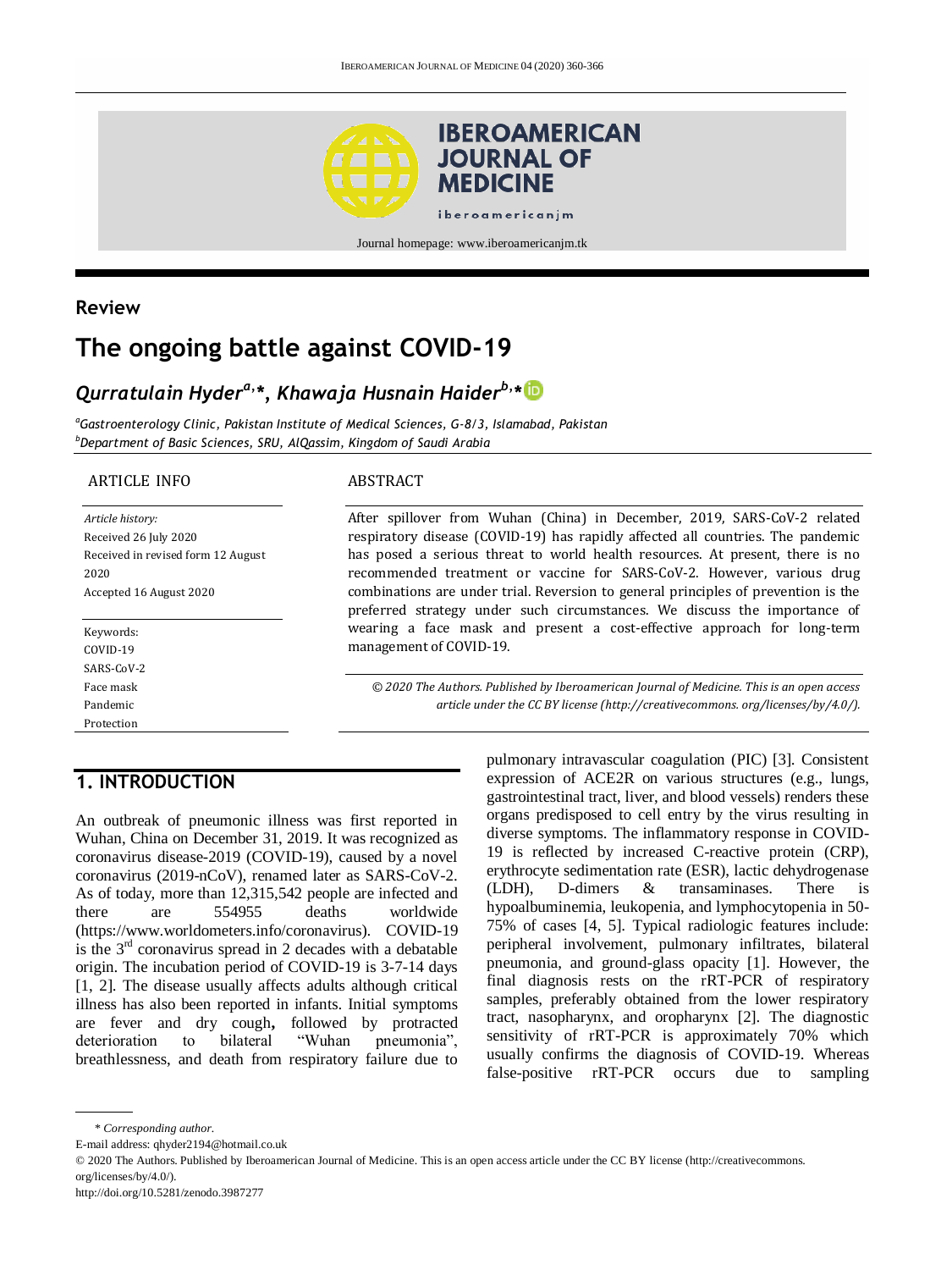contamination and degraded/non-transmissible RNA [5, 6], the false-negative rRT-PCR exceeds 30% so that two consecutive negative RNA results are required before releasing the patient of COVID-19 [5, 7]. Serum and urine are often negative for SARS-CoV-2 RNA [5]. Serology is non-diagnostic in the acute phase of COVID-19 because seroconversion takes 7-11 days. About 15% of antibody tests are false positive. There is no recommended treatment for COVID-19. Various drugs are under trial as single or combinatorial therapy. Most of these agents are metabolized by the liver and demonstrate renal excretion (Table 1). Serious side-effects may occur in COVID-19 related hepato-renal injury [8].

| Table 1. Therapeutic agents and mechanism of action |                                  |
|-----------------------------------------------------|----------------------------------|
| Drug                                                | <b>Mechanism of action</b>       |
| <b>Chloroquine phosphate</b>                        | Unknown but possibly             |
|                                                     | Glycosylation of surface         |
|                                                     | receptors; Increase in           |
|                                                     | endosomal pH                     |
| Hydroxychloroquine (HCQ)                            | $-do-$                           |
| <b>Remdesivir</b>                                   | Post-entry inhibition            |
| Oseltamivir                                         | Inhibition of viral release from |
|                                                     | infected host cells              |
| <b>Arbidol</b>                                      | Inhibition of viral entry into   |
|                                                     | host cell                        |
| Lopinavir/Ritonavir                                 | Protease inhibition/CP450        |
|                                                     | inhibition                       |
| <b>Interferons</b>                                  | Bind to surface receptors $\&$   |
|                                                     | initiate JAK-STAT signal         |
|                                                     | transduction                     |
| <b>Methyl prednisolone</b>                          | Anti-inflammatory agent but      |
|                                                     | delays viral clearance           |
| <b>Immunoglobulins</b>                              | Neutralizing antibodies, which   |
|                                                     | recognize surface                |
|                                                     | glycoproteins                    |
| <b>Convalescent plasma</b>                          | Adaptive immunotherapy           |
|                                                     | (neutralizing antibodies: titer  |
|                                                     | 1:640                            |
| Azithromycin                                        | Anti-bacterial macrolide         |
|                                                     | Re-programmed somatic cells      |
| <b>CAR T-cells</b>                                  | with artificial T cell receptors |
|                                                     | for recognition and elimination  |
|                                                     | of tumor cells                   |
| <b>TMPRSS2</b> inhibitors                           | Inhibition the priming of        |
|                                                     | glycoprotein S.                  |

#### **2. COVID-19: IS FACE MASKING THE WAY OF LIFE IN THE FUTURE?**

There are several unanswered questions about SARS-CoV-2 regarding viral transmission, host immune response, relapse/re-infection, treatment/prevention, and late complications. These are important issues from the standpoint of intra-familial transfer, community spread, need to quarantine, and duration of isolation. Pakistan is a densely populated, resource-deficient country where COVID-19 is slowly getting out of control because of several reasons mainly illiteracy, lack of coordination and

non-compliance to SOPs. Wearing a face mask is the simplest rescue intervention in these circumstances because of the low cost, easy availability, filtering capability, and a critical role in the respiratory epidemic [9, 10]. By definition, the face mask is a therapeutic device, which protects the wearer and nearby individuals from large sprays, respiratory droplets, and coarse or fine aerosols  $(\geq 5 \mu m$  in diameter) [11].

There are three broad categories of face masks: the Standard face masks (SFM)/Standard surgical masks (SSM)/Medical masks (MM), Respirator face masks (RFM)/ High-efficiency particulate air (HEPA) masks (e.g. KF 80; KF 94; N 95), and the Cotton/cloth masks (CM). RFM is available in the UK as filtering face-piece 1, 2, & 3 (FFP 1, 2,  $\&$  3), in the USA as N95 respirators (N95R: N=. not resistant to oil & solvents; 95= 95% filtration of airborne particles <0.3μm size) [12]. There is an overall consensus that N95R/ FFP3 masks are superior to all other types due to their high filtering capability (>99%) and tight fit on the face [11, 13, 14]. However, some researchers claim that SFM and RFM provide equal protection (80%) against SARS-CoV-2, especially during non-AGP care [10]. An ideal face mask is the one, which can block the emission of infective bio-aerosol. The overall filtering capacity of SFM and HEPA masks exceeds 90% for particles measuring 0.3-4.5μm and approaches 100% for that above 4.5μm [15]. Cotton masks demonstrate the lowest functional efficacy, which is nearly one-third of the SFM. In a study of 1607 individuals, the particle penetration through CM (97%) was twice higher than SFM (44%) [9]. The functional efficacy of SFM & CM can be upgraded by increasing the number of layers, finer weave [9], and double masking, which protects by an asymmetrical alignment of micropores.

There is little impact on breathing effort and gas exchange as long as the wearer gets adapted to the modified version of the face mask. Prolonged use of a single face mask is not recommended beyond 4 hours due to retention of moisture from exhaled breath. Excessive moisture results in the retention of pathogens, dust, and pollens. It causes rapid damage to mask filter besides aggravating thermal discomfort and suffocation. Ultraviolet germicidal irradiation (UVGI) can be performed for the decontamination of face masks to facilitate their reuse. A high dose of UVGI may weaken the polymers causing an increase in particle penetration [16]. More than 10,000 times reduction in contamination of N95R is reported with autoclave, moist steam, bleach, and benzalkonium [12]. There are several hospital and community situations wherein the use of face masks seems mandatory  $\&$  even life-saving (Table 2). The face mask is perceived as a symbol of "hygiene" in Asia and a sign of "illness" in the West [17]. Lee *et al.* maintain that particles measuring 0.04-0.2μm can penetrate the SFM, meaning thereby that SFM cannot filter SARS-CoV-2 [18]. We need to recognize that majority of the past studies about face masks involve non-biological particles, artificial aerosolization, and acts of forced expiration e.g. sneezing and coughing.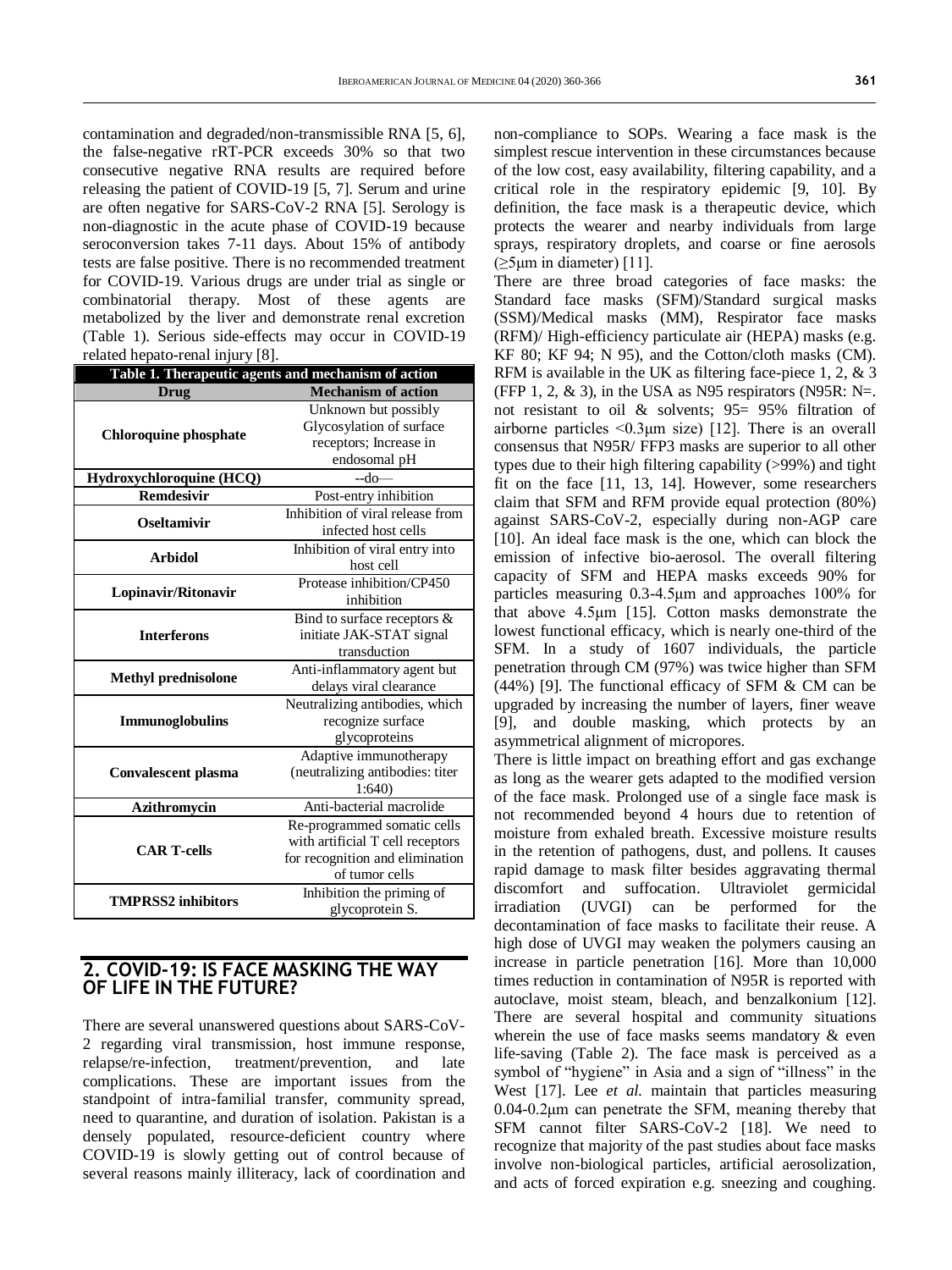The protective efficacy of SFM is liable to increase if the velocity factor is eliminated during normal breathing and speaking, although the emission of aerosol will increase with a louder voice. These controversies account for a wide variation (10-84%) in rates of adherence to face masks amongst  $HCW_0$  [17, 10].

|                                                        | amongst 11C WS [17, 17].                                    |  |
|--------------------------------------------------------|-------------------------------------------------------------|--|
| Table 2. Situations which mandate the use of face mask |                                                             |  |
|                                                        | during respiratory outbreak                                 |  |
| 1.                                                     | Current Pandemic (COVID-19)                                 |  |
| 2.                                                     | Endemic region                                              |  |
|                                                        | 3. Health care setting                                      |  |
| 4.                                                     | Symptomatic individuals                                     |  |
| 5.                                                     | Asymptomatic carriers                                       |  |
| 6.                                                     | High risk area/Industrial zone                              |  |
| 7.                                                     | Community setting                                           |  |
| 8.                                                     | Contact with patients of respiratory illness                |  |
|                                                        | 9. Crowded places/congregations,                            |  |
|                                                        | 10. Pilgrimage                                              |  |
|                                                        | 11. Funerals                                                |  |
|                                                        | 12. Crowded/shared hared living (hotels & hostels)          |  |
|                                                        | 13. Extremes of Ages                                        |  |
|                                                        | 14. Co-morbidity                                            |  |
|                                                        | 15. Pregnancy                                               |  |
|                                                        | 16. Air travel/cruise                                       |  |
|                                                        | 17. Public transport                                        |  |
|                                                        | 18. Pollen season                                           |  |
|                                                        | 19. Smokers                                                 |  |
|                                                        | 20. Professionals (& assistants) working in close proximity |  |
|                                                        | of patients: Dental surgeons; Eye specialists; ENT          |  |
|                                                        | surgeons; Anesthetists                                      |  |
|                                                        | 21. Gastrointestinal Endoscopy                              |  |
|                                                        | 22. Bronchoscopy                                            |  |
|                                                        | 23. AGP care/non-AGP care                                   |  |

*ENT: Ear, nose and throat; AGP: Aerosol generating procedure.* 

Fracastoro *et al.* were the first to give the concept in 1546 that tiny particles can cause epidemics by contact from a distance [15]. Face masks were introduced in the mid-19<sup>th</sup> century, primarily to prevent wound contamination [9]. The device is now extensively used in hospital and community settings for personal protection and source control to prevent onward transmission of infection (Table 2). The face mask has evolved into an essential component of PPE because of its ability to prevent contamination of the environment; microbial transmission, intrafamilial/public transfer of communicable respiratory illnesses, hand-to-face contact, and during AGPs. The performance of face mask mainly depends on wearers' knowledge about its proper use: the white side facing in, nose, mouth, and chin covered, single use for <8 hours duration; function of mask layers; and the risk of autoinfection. Jagdesh Kumar *et al*. have assessed the awareness about correct use of face mask in 392 healthcare workers. The awareness was good in 35.2% while it was moderate in 45.4% and poor in 19.3% participants [20].

Compliance to the use of a face mask is related to wearers' comfort. The respirator masks have fibrous/rigid structure and fit tightly on the face causing significant discomfort, unlike SFM. The use of CM, extended use of face masks, and their reuse is common practice in low middle-income countries such as Pakistan. A cloth mask is one layered rectangular piece of cotton fitted with an ear loop. It is not approved by the FDA because of its low efficacy. Reinforced cotton masks are best suited for asymptomatic persons [21]. RFM/HEPA masks are functionally superior to SFM due to greater filtering capability (95-99% vs 80%) and lower leakage to the face (2-8% vs 22%), respectively [22]. The RFM is FDA approved, cup-shaped therapeutic device-32200, which is equipped with nose piece wire and headband or ear loop. It offers 80-95% protection to the wearer from large droplets and bio-aerosol. SFM is a 3 layered, pleated therapeutic device-32100, which is also FDA approved. It is rectangular in shape and functions by shortening the exhaled air dispersion distance (EADD) covered by an aerosol [23]. Thus, SFM protects patients from wearer-generated infectious droplets [21]. The outer layer of SFM is hydrophobic and repels particles whereas the inner hydrophilic layer absorbs moisture from the exhaled breath [20]. The middle layer (i.e. polypropylene filter) has micropores as small as 8μm so that respiratory viruses including SARS-CoV-2 are easily filtered out %) [24]. The filter layer also prevents wetting to the outer surface thus maintaining the structural integrity of the face mask. The latest evidence to the therapeutic advantage of face masks comes from a meta-analysis of 21 studies wherein authors have demonstrated a significant protective benefit of face masks in HCWs (80%), non-HCWs (47%), household settings (56%), non-household settings (40%), and against influenza virus (45%), SARS-CoV (74%), SARS-CoV-2 (96%) [24]. According to one Japanese survey of 3129 subjects, wearing a face mask is associated with several positive hygienic behaviours such as hand washing, gargling and avoidance of public gatherings/ contact with ill persons [25].

Referring to these improved social behaviours, if a single person adheres to an SOP in the public interest, the cumulative practice would render a far greater benefit to the society i.e. "prevention paradox" [26]. This principle is also applicable to the widespread use of face masks during the COVID-19 pandemic. However, WHO still recommends against mass masking (i.e. source control) (WHO:  $19<sup>th</sup>$  February 2020)  $[13, 17]$  but admit the usefulness of face masks in various situations [19]. WHO recommendations include: SFM for non-AGP care; N95R for AGP care; alcohol-based hand rubs; & physical distancing [2]. N95R is also recommended if the mode of transmission remains unclear or droplet infection is expected to become fatal [9]. It is now proven that aerosol generation may even occur during non-AGP care [9]. The argument of WHO is based on a lack of supportive evidence, fear of global shortage of face masks, and panic buying, which may culminate in disruption of the health system [17]. WHO is also concerned about large scale reduction in mitigation due to a false sense of security provided by the public use of face masks. Frequent lockdowns, physical distancing, isolation, and round-theclock disinfection of environmental surfaces appear to us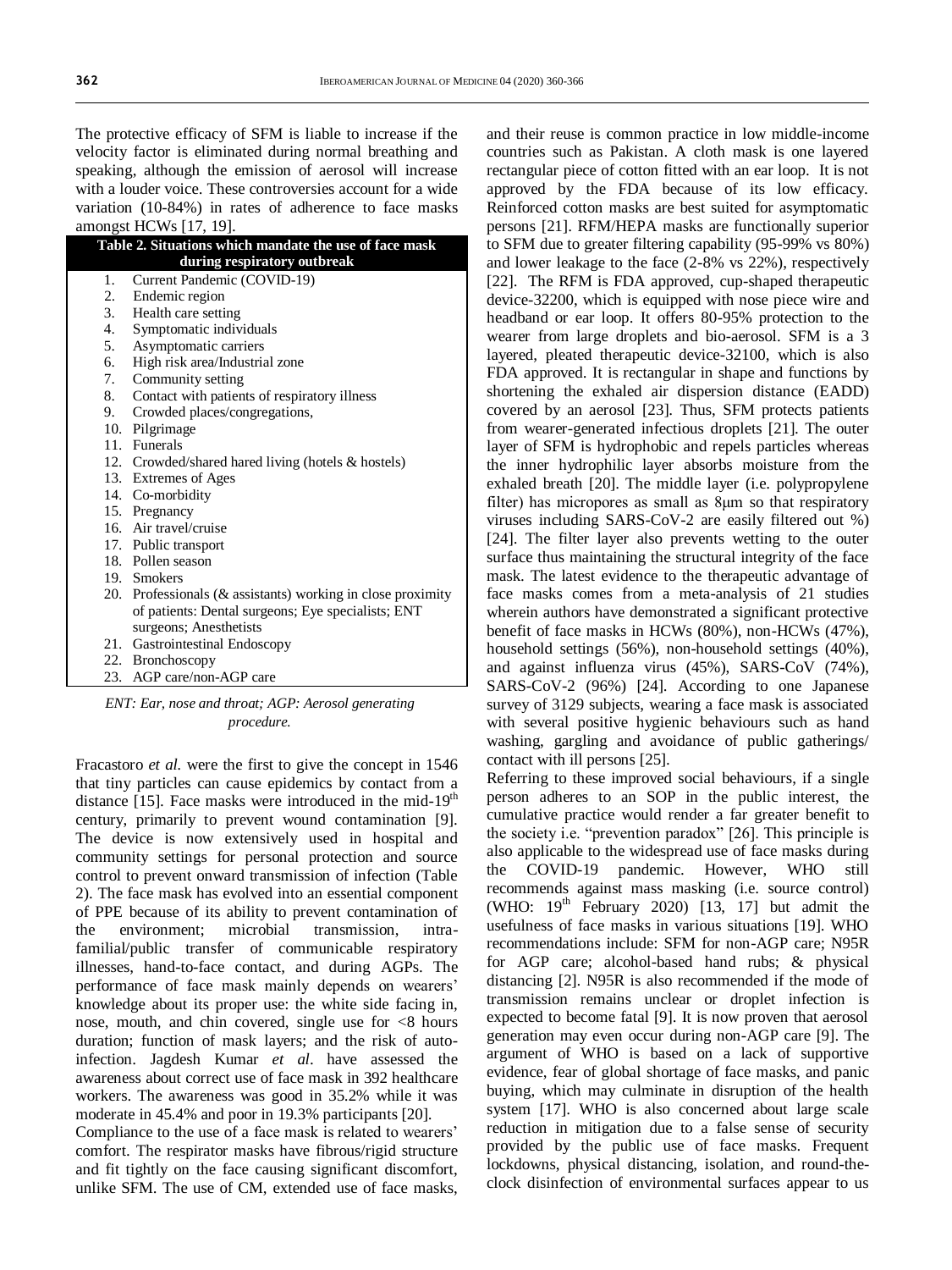as nearly infeasible measures on a long-term basis as compared with simpler interventions such as hand hygiene and face masks. We find poor adherence to this strategy worldwide, inclusive of the developed nations. Lapelletier *et al.* have proposed suspension of all non-emergent medico-surgical interventions at hospitals to conserve face masks for HCWs during the current pandemic [22]. This policy is also prevalent in many hospitals in Pakistan. In doing so as health care providers, we are ignoring the fundamental Divine principle that all lives matter! We agree that COVID-19 is an unprecedented event in the past 100 years [21]. But COVID-19 is also illness with very low mortality and spontaneous recovery in  $>95\%$  of cases [27]. We perceive it as a simplistic view of the prevailing situation by denying the right of treatment to millions of non-COVID-19 cases. Many of them have already died on the waiting lists because the current system of on-line treatment is no substitute for clinical evaluation. In our opinion, lack of evidence in the past 200 years about the protective role or inefficacy of face masks is a proof per se for global acceptance of the therapeutic benefit furnished by face masks. Ma *et al* have recently compared the bioaerosol blocking efficiency of various types of face masks: N95R (99.98%); SFM (97.14%); & reinforced cotton mask (95.15%), with a conclusion in support of mass masking during COVID-19 [28]. Universal truths do not require back up with scientific research.

The collection of supportive evidence for universal masking is almost impracticable. A palpable lack of clarity in WHO policy about public masking is inadvertently resulting in massive asymptomatic transmissions and intrafamilial spread of COVID-19 worldwide. One reflection of this uncertainty was witnessed during recent ethnic protests in the USA and Europe. The majority of protestors did not wear face masks in public and still do not use it despite a surge in new cases of COVID-19 in their countries. The controversial policy of WHO is followed by the CDC, Public Health England (PHE), European Center for Disease Prevention & Control, several western countries, and their leaders. For her population of 1.4 billion, China manufactures 20 million face masks per day i.e. 50% of global production. Between 24<sup>th</sup> January-29<sup>th</sup> February 2020, China imported 2 billion face masks to contain the respiratory outbreak. Based on their experience with SARS-CoV (2003) & MERS-CoV (2012), South Korea, Hong Kong, and Singapore set an example by releasing stockpiles of PPE to gain successful control of COVID-19. The orders for compulsory public use of face mask in S. Korea reduced the number of COVID-19 cases to <100/day in 3 weeks [28]. These countries (unlike the west) did not resort to lockdowns, mass testing, isolation, and contact tracing. The results of the stark difference in the preventive strategy are quite obvious today. Huai-Liangwu *et al*. have calculated daily shortage of face masks in China under three hypothetical scenarios: 589.5 million masks (with uniform masking throughout mainland China); 49.3 million masks (with masking in the epicenter of COVID-19); 37.5 million masks (with no face mask policy) [29]. We know

that the cottage industry is very strong in China, South East Asia, Far East, Latin America, and Africa. With proper technical input, they have the potential to compensate for a shortage of face masks world over. This will create an opportunity for the developing nations amidst adversity.

The burden on manufacturing face mask is further reduced by promoting their re-use after sterilization. A household remedy for re-use of face masks is by microwave irradiation, which prevents cell entry by damaging the viral gene A due to microwave generated steam lethality for the virus [15]. Nevertheless, some damage to the mask structure and functional efficiency is expected with these methods. The patient of active COVID-19 contaminates the environment by emitting sprays and infectious droplets during exhalation, sneezing, coughing, and speaking. Large droplets soon evaporate to form fine (virus-containing) aerosol  $(\leq l \mu m)$  size). A poorly ventilated space will promote the spread of the virus by atmospheric dispersion of polluted (ambient) air and progressive sedimentation of virus on the environmental surfaces. Recirculation of fresh air dilutes viral concentration whereas use of face masks will minimize the dose of microbial exposure in closed environments. These measures are aimed at reducing the survival and transmissibility of SARS-CoV-2. They can be reinforced by making use of adjustable environmental factors: raised ozone level (48.83-94.67 micrograms/cubic mm); increased temperature [4]; & low relative humidity (23.33-82.67%). Administered ozone (33-75 micrograms/cc) will have an antiviral effect by the release of tumor necrosis factor (TNF), interferons (IFNs), and interleukin-2 (IL-2). Temperature  $>56$ <sup>\*</sup>C is lethal to SARS-CoV-2 [15]. The overall protective efficacy of face mask will depend on its: type; duration of use/reuse; use with/without PPE; & use in AGP/non-AGP care. Any type of face mask should be changed after prolonged wearing especially if there is an accumulation of moisture, structural damage, or loose fit [14]. The technique of donning & doffing a face mask is critical to the wearer for avoiding self-contamination by re-aerosolization of virus from the mask surface. To effectively control the future waves of COVID-19, WHO should soon come up with clear guidelines about the public use of face masks and which type of face mask for use in particular settings.

#### **3. A COST-EFFECTIVE APPROACH TO COVID-19: AUTHOR'S VIEWPOINT**

COVID-19 is still on the rise in every continent. With gradual adaptation to the pandemic scenario, more and more people avoid now reporting to the public health authorities. The cost of evaluation with multiple rRT-PCRs is high. There is a fear of follow-up by local police after registration as COVID-19 patient. Compliance to compulsory isolation and stay home orders are a challenging tasks especially for the daily wagers. Lockdowns and travel restrictions have seriously impacted our economy. The education is brought to a near halt.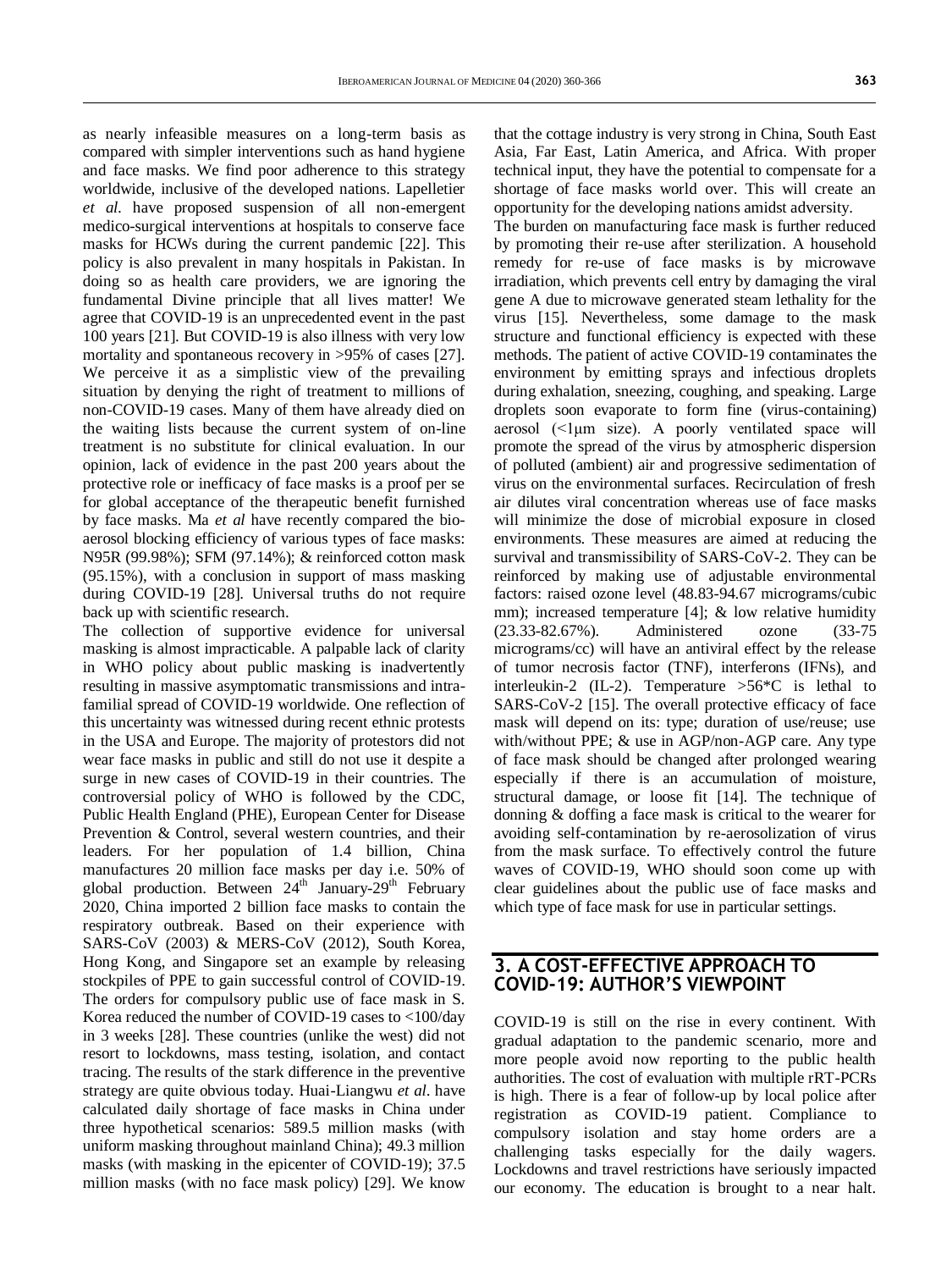Psychological issues and stigma of the disease are adversely impacting our social fabric to an extent that "social distancing" is transforming into "social cut off". There is growing perception that COVID-19 is "just another flu" which is "man-made conspiracy for economic gains and reduction in world population". In this situation of rumor-mongering, the key response to the pandemic is closely linked with our attitudes and behaviours as responsible citizens of a country (Table 3). Despite high infectivity of COVID-19, the glimmer of hope lies in its mild course and spontaneous resolution in the majority [27]. Using "SIR" ("susceptible, infected, recovered") model,  $26<sup>th</sup>$  of May, 2020 was expected to be the peak infection day in Pakistan with anticipated number of COVID-19 patients reaching 59211209, followed by slow decline on  $24<sup>th</sup>$  June to reach 3698192 cases and cure rate exceeding 90% [30]. However, true burden of disease cannot be calculated from these numbers because rRT-PCR testing in Pakistan is restricted to overtly symptomatic persons only due to reasons of low affordability. With evolution of COVID-19 in the past 9 months, we have learned that both genders and all ages are equally affected [31]. The co-morbids occur in >20% of patients with COVID-19: cerebrovascular disease (>50%); arterial hypertension (14.9%); diabetes mellitus (7.4%); coronary artery disease (4.2%). More than 87% of the elderly with co-morbids develop serious disease and 72.2% require intensive care [32]. Although non-specific features such as fever and radiologic abnormalities are absent in >50% of confirmed COVID-19 patients [31, 33], thermal scanning (*i.e.* detection of fever  $>38$ <sup>\*</sup>C) [1] is surprisingly the most popular screening method adopted at all domestic and international portals of exit/entry. In our opinion, a brief history and combinational use of tachycardia, arterial hypertension, tachypnoea (>30/minute), and hypoxia (sPO2 <93% on pulse oximetry), supported by ECG, chest X-ray and serology can detect active disease more frequently than thermal scanning alone. Chest x-ray demonstrates bilateral pulmonary infiltrates in 14% of COVID-19 patients [32]. Serology identifies past exposure to SARS-CoV-2 and helps trace contacts or convalescent plasma donors [6, 27]. We suggest that all these parameters should be summed up in a COVID-19 Proforma as one of the SOPs for domestic and international travelling (Table 3). Detection of COVID-19 antibodies is a cost-effective albeit underestimated method for screening and diagnosis. We suggest to: isolate the suspect for 7 days; test for IgM at 7-10 days from symptom onset; test for IgG at 12-14 days from symptom onset or after the disappearance of symptoms; screen asymptomatic individuals with IgG testing; & reserve rRT-PCR for patients with equivocal results. Further disposal of infected persons depends on the information contained in (Table 3).

|    | Table 3. Algorithm for management of COVID-19 pandemic                   |
|----|--------------------------------------------------------------------------|
| А. | <b>Key response</b>                                                      |
|    | Stay informed; do not panic                                              |
|    | Listen to Health Care Providers                                          |
|    | Differentiate between facts & fiction                                    |
|    | Ensure compliance to *SOPs                                               |
|    | Donate your convalescent plasma<br>$\bullet$                             |
|    | Care of the destitute<br>$\bullet$                                       |
| В. | <b>Personal protection</b>                                               |
|    | Use face mask; avoid hand-to-face contact                                |
|    | Hand hygiene (soap/alcohol based hand rub)                               |
|    | Disinfection of contaminated surfaces<br>$\bullet$                       |
|    | Physical (and not social) distancing (2 meters)<br>$\bullet$             |
|    | Coughing, sneezing, eating & toilet etiquettes                           |
|    | Refreshing sleep, good nutrition, exercise & personal<br>$\bullet$       |
|    | hygiene                                                                  |
|    |                                                                          |
| C. | High index of suspicion for mild COVID-19 &                              |
|    | asymptomatic carriers                                                    |
|    | Age, Gender &Co-morbids                                                  |
|    | History of Contact, Travel, Smoking & Respiratory<br>$\bullet$           |
|    | illness                                                                  |
|    | Pulmonary symptoms (flu, fever, dry cough, pneumonia                     |
|    | & dyspnoea)                                                              |
|    | Involvement of other organs: GIT, Liver, kidneys,                        |
|    | Heart, CNS                                                               |
| D. | <b>Instant clinical evaluation</b>                                       |
|    | Temperature, BP/Pulse, respiration rate, sPO <sub>2</sub> , ECG,         |
|    | CXR, CRP, serology                                                       |
|    | Self-isolation/Quarantine (5-7 days)                                     |
| Е. | Need for indoor care                                                     |
|    | CT Chest                                                                 |
|    | rRT-PCR of respiratory $&$ fecal samples                                 |
|    | HCQ, Azithromicin & CP trial                                             |
| F. | <b>Extended measures</b>                                                 |
|    | Contact tracing; Cluster sampling from the area; HCQ                     |
|    | prophylaxis (per oral)                                                   |
|    | Area lockdown (if >20% of persons with history of                        |
|    | COVID-19 symptoms in the recent past test +ve for<br>SARS-CoV2 antibody) |
|    | Business timings (09:00-17:00 hrs); 5 days a week; with                  |
|    | <b>SOPs</b>                                                              |
|    | COD <sub>8</sub> , Standard operating procedures: CIT, Castrointesting   |

*SOPs: Standard operating procedures; GIT: Gastrointestinal tract; CNS: Central nervous system; BP: Blood pressure;* 

*ECG: Electrocardiogram; CRP: C-reactive protein; CXR: Chest X ray: CT: Computed tomography: HCQ: Hydroxychloroquine; CP: Convalescent plasma.*

A smart lockdown approach is always preferable to the incapacitating complete lockdown of a city. We suggest regional lockdown if more than 20% of previously symptomatic albeit misdiagnosed cases from a cluster of 100 inhabitants test positive for COVID-19 IgM or IgG antibody (Table 3). One intriguing feature of SARS-CoV-2 is the subtle transmission by conjunctival  $\&$  oral routes through hand-to-face contact [2]. This mode of transfer may occur inadvertently during repeated adjustment of face mask, use of PPEs, and by touching virus-laden inanimate objects. Hand-to-face contact is estimated to occur about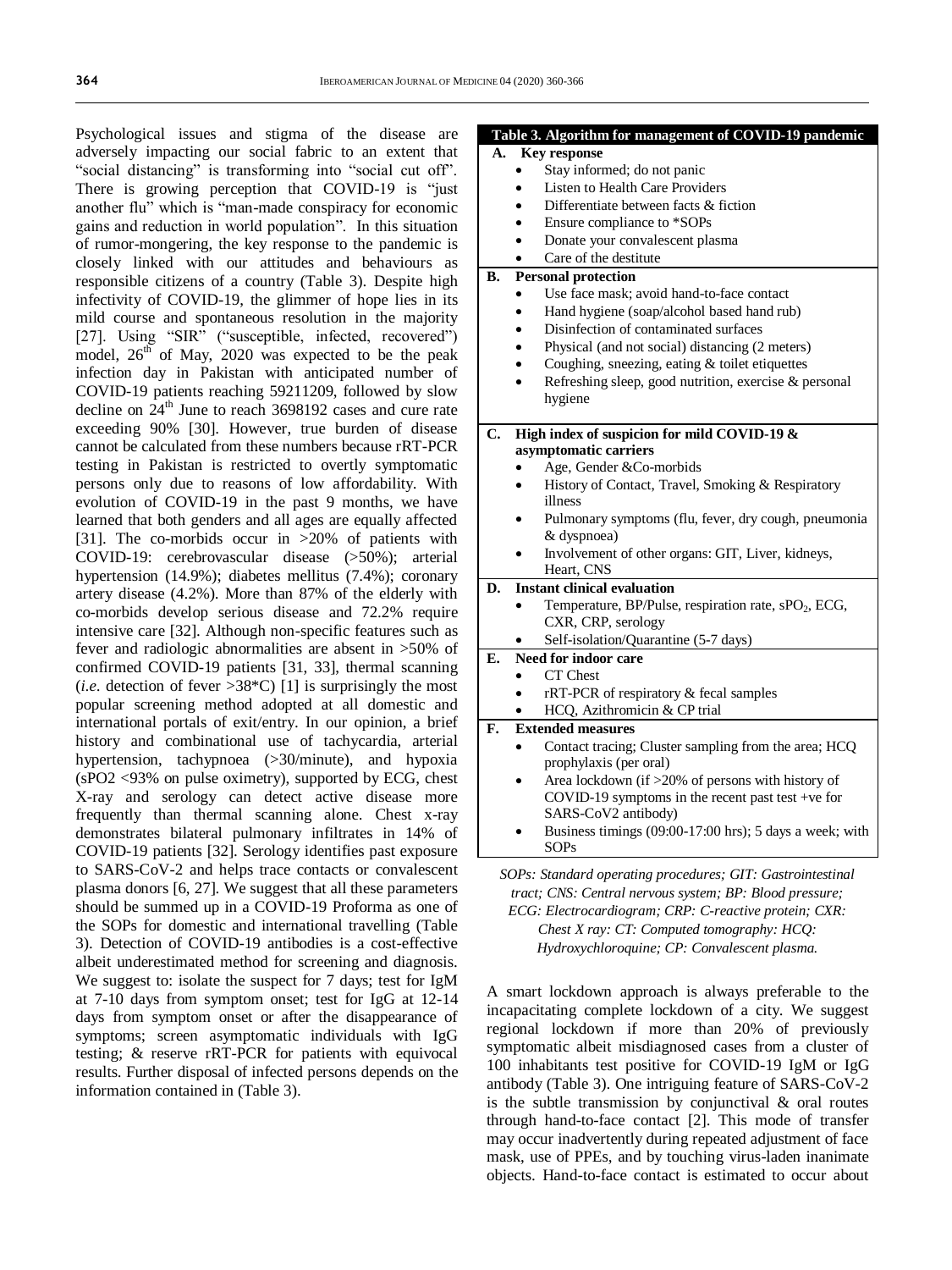23 times per hour whereas a contact of 5 seconds can transfer >31% of viral load to our hands [2]. SARS-CoV-2 can travel for 4 meters (13 feet) away from the source and remains viable for 3 hours in aerosols [34]. However, SARS-CoV-2 can persist on latex gloves (8 hrs), paper (1 day), medical gowns (2 days), and metal, wood, plastic, and glass (9 days) [2, 13, 35]. The environmental surfaces are amenable to complete disinfection with 60-70% ethanol, 70% 2-propanol, or sodium hypochlorite [2]. The aforementioned observations indicate the significance of frequent hand sanitization [31]. We do not support the use of gloves (Table 3), which are more prone to contamination after they become soft and crumpled by the moisture of hands. SARS-CoV-2 appears in saliva, gastric mucosa, stools and urine long before its detection in the airways [33]. Of more than 50% RNA positive stool samples, 20% or more are RNA negative in the respiratory swabs [36]. It is proven that faecal shedding of SARS-CoV-2 occurs during the acute phase of illness [5]. Do these unusual features suggest that oral route constitutes the dominant route of viral entry? Fact of the matter is that we still need to learn about several unresolved aspects of COVID-19. There is another controversy growing amongst our people if SARS-CoV-2 could spread from the body surface of a deceased. The bereaved families are often resentful of not being permitted to bury their dead. The stigma of COVID-19 certainly adds to this emotional side of the pandemic, which deserves to be explored.

### **4. CONCLUSIONS**

- 1. Face masks, hand hygiene and stringent SOPs (e.g. COVID-19 Proforma for air travel can effectively prevent future a wave of COVID-19 provided the threat of a pandemic is genuinely perceived by the general public.
- 2. WHO guidelines about universal masking during respiratory outbreaks deserve priority and clarity.
- 3. Thermal scanning for COVID-19 should be complemented by other clinical parameters for more accurate instant evaluation.
- 4. Regardless of race, ethnicity and religion, the UNO, WHO and rich countries have a huge responsibility to share their expertise, knowledge and resources with developing nations in the larger interest of mankind.

## **5. REFERENCES**

*1. Long C, Xu H, Shen Q, Zhang X, Fan B, Wang C, et al. Diagnosis of the Coronavirus disease (COVID-19): rRT-PCR or CT? Eur J Radiol. 2020;126:108961. doi[: 10.1016/j.ejrad.2020.108961.](https://doi.org/10.1016/j.ejrad.2020.108961)*

*2. Kampf G, Todt D, Pfaender S, Steinmann E. Persistence of coronaviruses on inanimate surfaces and their inactivation with biocidal agents. J Hosp Infect. 2020;104(3):246-51. doi[: 10.1016/j.jhin.2020.01.022.](https://doi.org/10.1016/j.jhin.2020.01.022)*

*3. Fogarty H, Townsend L, Ni Cheallaigh C, Bergin C, Martin‐Loeches I, Browne P, et al. COVID19 coagulopathy in Caucasian patients. Br J Haematol. 2020;189(6):1044-9. doi[: 10.1111/bjh.16749.](https://doi.org/10.1111/bjh.16749)*

*4. Gu J, Han B, Wang J. COVID-19: Gastrointestinal Manifestations and Potential Fecal-Oral Transmission. Gastroenterology. 2020;158(6):1518-9. doi[: 10.1053/j.gastro.2020.02.054.](https://doi.org/10.1053/j.gastro.2020.02.054)* 

*5. Cheng MP, Papenburg J, Desjardins M, Kanjilal S, Quach C, Libman M, et al. Diagnostic Testing for Severe Acute Respiratory Syndrome-Related Coronavirus 2: A Narrative Review. Ann Intern Med. 2020;172(11):726-34. doi[: 10.7326/M20-1301.](https://doi.org/10.7326/m20-1301)* 

*6. Patel R, Babady E, Theel ES, Storch GA, Pinsky BA, George KS, et al. Report from the American Society for Microbiology COVID-19 International Summit, 23 March 2020: Value of Diagnostic Testing for SARS-CoV-2/COVID-19. mBio. 2020;11(2):e00722-20. doi[: 10.1128/mBio.00722-20.](https://doi.org/10.1128/mbio.00722-20)*

*7. Wikramaratna P, Paton RS, Ghafari M, Lourenco J. Estimating falsenegative detection rate of SARS-CoV-2 by RT-PCR. medRxiv 2020.04.05.20053355; doi: [10.1101/2020.04.05.20053355.](https://doi.org/10.1101/2020.04.05.20053355)*

*8. Rismanbaf A, Zarei S. Liver and Kidney Injuries in COVID-19 and Their Effects on Drug Therapy; a Letter to Editor. Arch Acad Emerg Med. 2020;8(1):e17.* 

*9. MacIntyre CR, Seale H, Dung TC, Hien NT, Nga PT, Chughtai AA, et al. A cluster randomised trial of cloth masks compared with medical masks in healthcare workers. BMJ Open. 2015;5(4):e006577. doi: [10.1136/bmjopen-](https://doi.org/10.1136/bmjopen-2014-006577)[2014-006577.](https://doi.org/10.1136/bmjopen-2014-006577)*

*10. Bartoszko JJ, Farooqi MAM, Alhazzani W, Loeb M. Medical masks vs N95 respirators for preventing COVID-19 in healthcare workers: A systematic review and meta-analysis of randomized trials. Influenza Other Respir Viruses. 2020;14(4):365-73. doi[: 10.1111/irv.12745.](https://doi.org/10.1111/irv.12745)* 

*11. Leung NH, Chu DK, Shiu EY, Chan KH, McDevitt JJ, Hau BJ, et al. Respiratory virus shedding in exhaled breath and efficacy of face masks. Nat Med. 2020;26(5):676-80. doi[: 10.1038/s41591-020-0843-2.](https://doi.org/10.1038/s41591-020-0843-2)*

*12. Degesys NF, Wang RC, Kwan E, Fahimi J, Noble JA, Raven MC. Correlation Between N95 Extended Use and Reuse and Fit Failure in an Emergency Department. JAMA. 2020;324(1):94-6. doi: [10.1001/jama.2020.9843.](https://doi.org/10.1001/jama.2020.9843)* 

*13. Fathizadeh H, Maroufi P, Momen-Heravi M, Dao S, Köse Ş, Ganbarov K, et al. rotection and disinfection policies against SARS-CoV-2 (COVID-19). Infez Med. 2020;28(2):185-91.*

*14. Liu X, Zhang S. COVID-19: Face masks and human-to-human transmission. Influenza Other Respir Viruses. 2020;14(4):472-3. doi: [10.1111/irv.12740.](https://doi.org/10.1111/irv.12740)* 

*15. Yao M, Zhang L, Ma J, Zhou L. On airborne transmission and control of SARS-Cov-2. Sci Total Environ. 2020;731:139178. doi: [10.1016/j.scitotenv.2020.139178.](https://doi.org/10.1016/j.scitotenv.2020.139178)*

*16. Hamzavi IH, Lyons AB, Kohli I, Narla S, Parks-Miller A, Gelfand JM, et al. Ultraviolet germicidal irradiation: Possible method for respirator disinfection to facilitate reuse during the COVID-19 pandemic. J Am Acad Dermatol. 2020;82(6):1511-2. doi[: 10.1016/j.jaad.2020.03.085.](https://doi.org/10.1016/j.jaad.2020.03.085)*

*17. Sunjaya AP, Jenkins C. Rationale for universal face masks in public against COVID-19. Respirology. 2020;25(7):678-9. doi[: 10.1111/resp.13834.](https://doi.org/10.1111/resp.13834)*

*18. Bae S, Kim MC, Kim JY, Cha HH, Lim JS, Jung J, et al. Effectiveness of Surgical and Cotton Masks in Blocking SARS-CoV-2: A Controlled Comparison in 4 Patients. Ann Intern Med. 2020;173(1):W22-W23. doi: [10.7326/M20-1342.](https://doi.org/10.7326/m20-1342)*

*19. Radonovich LJ, Simberkoff MS, Bessesen MT, Brown AC, Cummings DA, Gaydos CA, et al. N95 Respirators vs Medical Masks for Preventing Influenza Among Health Care Personnel: A Randomized Clinical Trial. JAMA. 2019;322(9):824-33. doi[: 10.1001/jama.2019.11645.](https://doi.org/10.1001/jama.2019.11645)*

*20. Kumar J, Katto MS, Siddiqui AA, Sahito B, Jamil M, Rasheed N, et al. Knowledge, Attitude, and Practices of Healthcare Workers Regarding the Use*